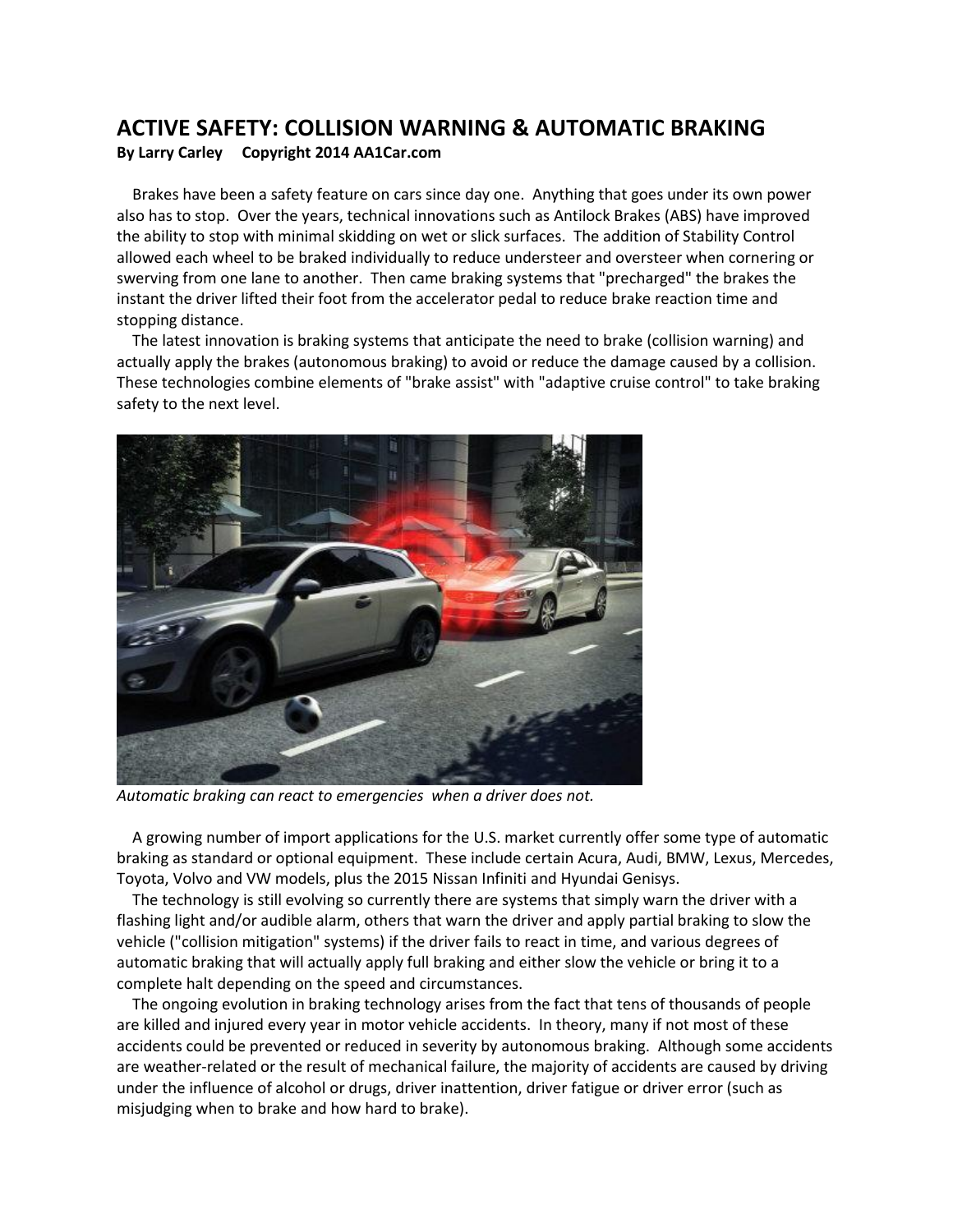There are laws to discourage people from driving under the influence (which many people ignore) and laws that make it illegal to text or use a hand-held cell phone while driving (which people also ignore). There are also devices that can prevent an intoxicated person from starting their car. But currently there is no technology that can force a driver to keep their eyes on the road or their brain fully engaged while driving the vehicle.

 Automatic braking is designed to function as a backup co-pilot who is always paying attention even if the driver is not. It doesn't assume the responsibility for driving and braking the vehicle (at least not yet) but it can intervene if the driver is distracted or fails to react quickly enough when traffic suddenly slows or stops, or an obstacle appears in the road ahead.

 Distractions such as texting, yaking on a cell phone, eating, lighting a cigarette, fiddling with the radio, climate controls or navigation system, yelling at the kids in the back seat can shift a driver's attention away from the road. An automatic braking system isn't distracted by any of these things because it is constantly monitoring the road ahead of the vehicle.

## **HOW THEY WORK**

 Automatic braking systems may use a combination of short and long range radar sensors mounted in the bumper or grille to detect what's going on in front of a vehicle, or Lidar (laser range detection) sensors and/or optical cameras mounted between the rearview mirror and windshield to "see" what's going on ahead of a vehicle. Radar-based systems will typically sense objects in the road ahead up to a distance of about 80 to 100 yards (the length of a football field). Some systems will look further ahead (up to 200 meters or more) depending on the speed of the vehicle and the maximum speed it is designed to remain active (some systems only work at speeds of 30 to 50 mph or less).



*Radar, lasers or camera keep an eye on traffic ahead.*

 Collision warning systems have been around for a number of years, including those introduced in 2006 on the Acura RL, and 2007 Mercedes S-Class and CLS-Class models with "PRE-SAFE" braking. These early systems did not apply the brakes, but only warned the driver and precharged the brakes so they would be ready when the driver finally reacted.

 One of the first production applications of fully automatic braking was in 2010 on the Volvo XC60. Volvo's "City Safety" system only operates at speeds below 30 km/h (about 18 mph) to prevent low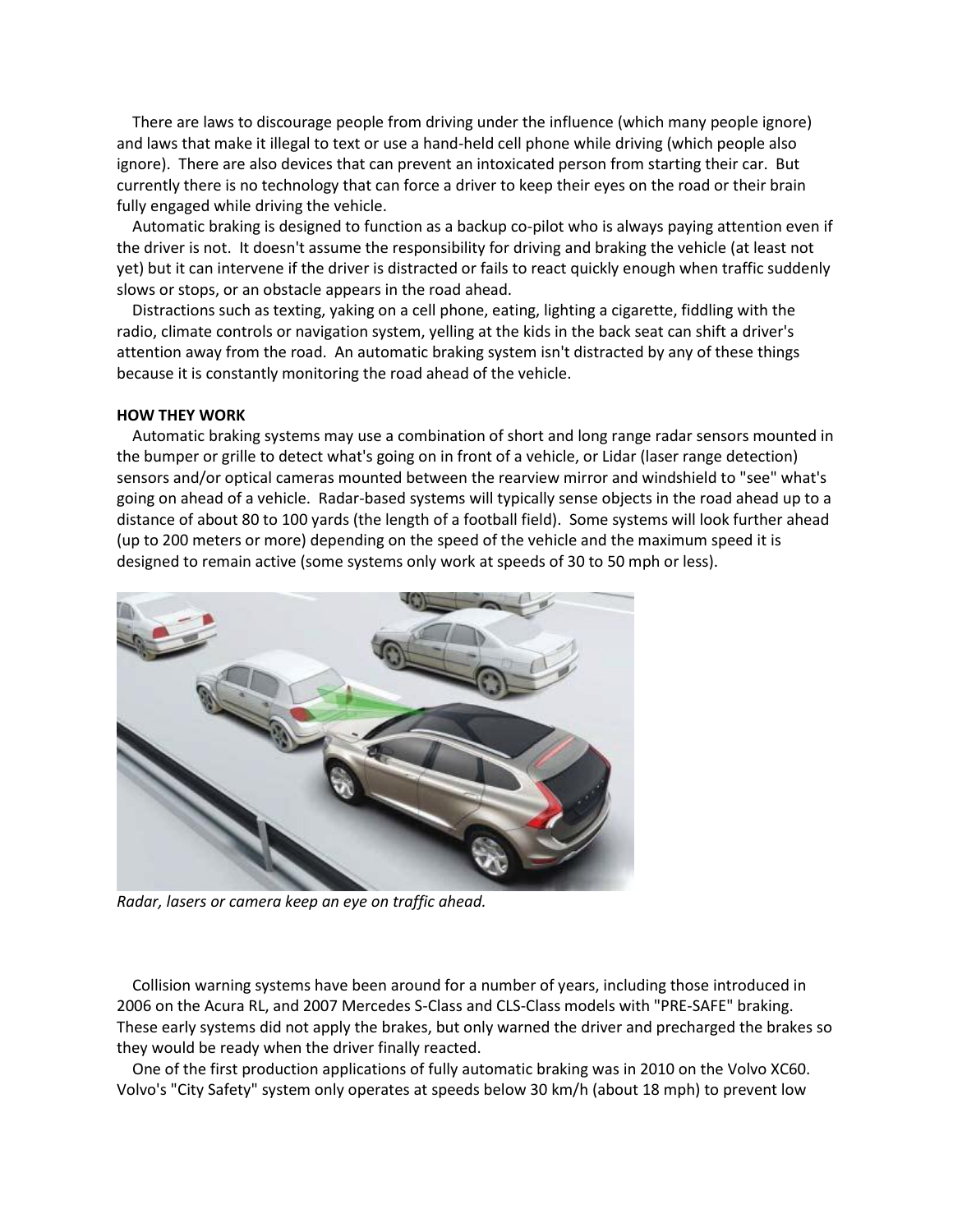speed rear-end collisions and parking lot accidents which account for nearly half of all accidents. The system uses an infrared laser camera mounted behind the windshield to monitor the road ahead. The same camera is also used for adaptive cruise control and lane departure warning. The camera can pick up vehicles easily enough, but may not always detect low-reflective objects such as animals or pedestrians. If the rate of closure indicates a collision is imminent unless the brakes are applied, it will flash a visual warning and sound an alarm. If the driver reacts in time and hits the brakes, the system does not intervene. But if the driver fails to react, it takes over and automatically applies the brakes to stop the car.



*Brake warning icon*

 The system has its limitations. It only look ahead about 10 meters in front of the vehicle, and only avoids a collision if the relative speed between the car and object is less than 15 km/h. At higher speeds (up to 31 mph), it will slow the car but not bring it to a complete halt. The system can also be deactivated by the driver, but will revert back to active mode the next time the vehicle is driven.

 Since the introduction of the City Safety automatic braking system on the Volvo XC60, accident claims have dropped 20 percent compared to comparable vehicles that are not equipped with any type of brake alert or automatic braking system according to a study by the Insurance Institute for Highway Safety.

 On the 2015 Hyundai Genesis, the "Automatic Emergency Braking" (AEB) system uses both cameras and radar sensors. In fog, rain or other extreme conditions, it can see what's happening in the road ahead to alert the driver if a crash seems imminent. If the driver does not react, the system will brake automatically and stop the vehicle from speeds from 5 to 50 mph.

 On the 2012 Audi A6, a "PreSense" automatic braking system is used. Like the Volvo XC60 system, it will fully brake at speeds up to about 30 km/h in an emergency situation. Above 30 km/h, it will precharge the brakes and apply partial braking as needed to reduce the severity of a collision. It will also tap the brake momentarily to wake up a driver who may be ignoring the visual and audible warnings. The Audi system uses front-mounted radar and a windshield-mounted camera that sees ahead about 80 meters. The Audi system can be switched off by the driver, and will remain off until it is turned back on by the driver (no automatic reset). The same system is used on certain VW models, and is called "Front Assist."

 Mercedes "Pre-Safe Braking" system, which uses radar and dates back to 2006, precharges the brakes and provides optimum braking assist when the driver applies the brakes. If the driver fails to react, it will apply partial braking to reduce the speed of the vehicle and hopefully mitigate the damage caused by a collision.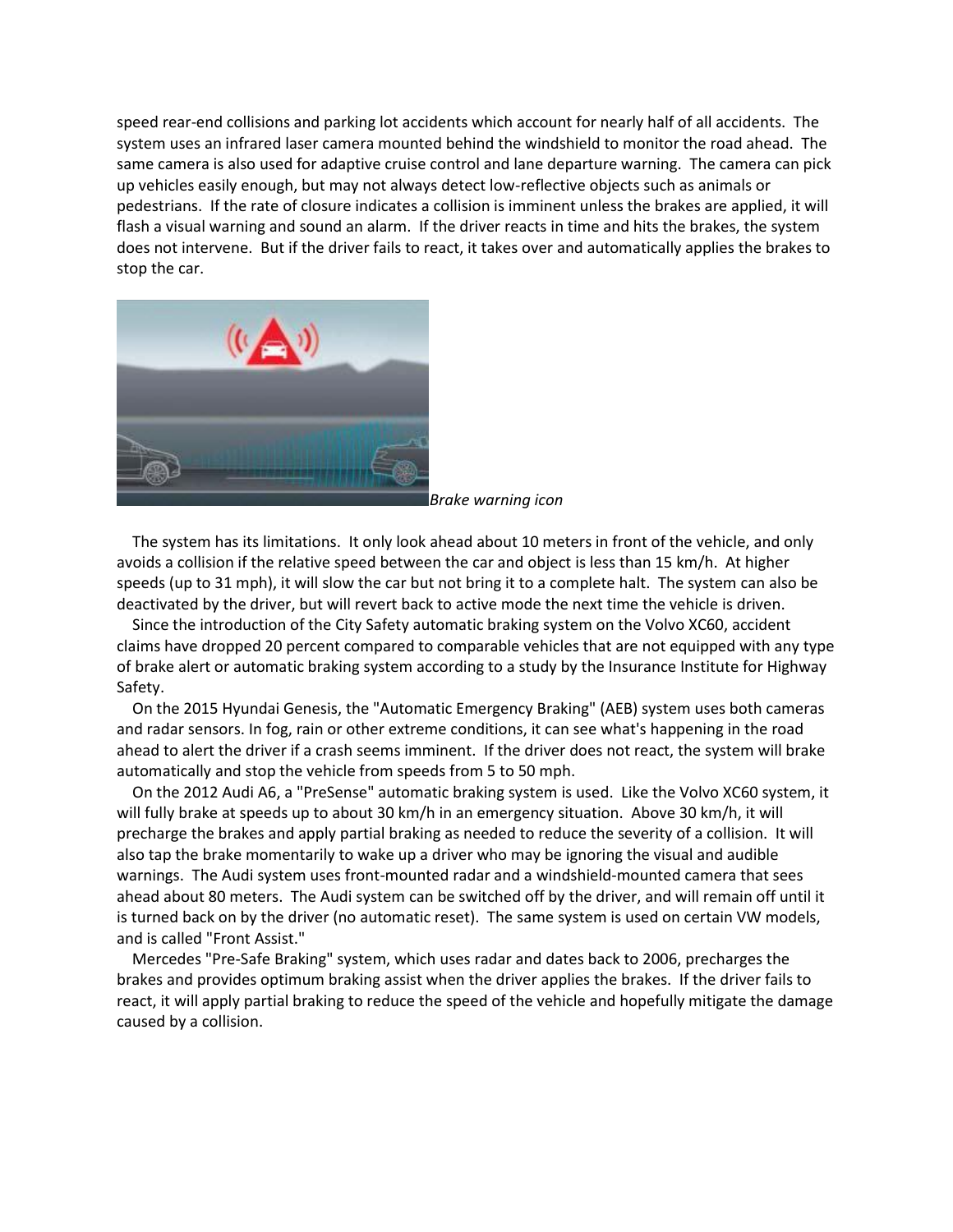



*Mercedes Distronic*

 Mercedes "Distronic Plus with Pre-Safe Braking" system combines the features of Pre-Safe braking with adaptive cruise control. Distronic Plus uses short and long range radar sensors to monitor traffic conditions up to 600 yards ahead of the vehicle from speeds of 20 to 120 mph. Like Pre-Safe braking it will partially apply the brakes in an emergency if the driver isn't paying attention an fails to apply the brakes. On 2014 M-Class SUV, the system is called "Collision Prevention Assist."

 Most of the automatic braking systems that are currently on the road revert full control to the driver if the driver hits the brakes when a warning is received -- which may or may not prevent an accident depending on how fast the vehicle is traveling, how hard the brakes are applied and the distance to the vehicle or object in the road ahead. In other words, if the driver does not brake soon enough, their vehicle may not slow fast enough to prevent a collision even with brake assist. That's one of the downsides of current automatic braking systems.

 Another drawback is that some systems may apply the brakes autonomously when braking really isn't necessary, as when suddenly changing lanes and cutting in behind another vehicle. As software and hardware continue to improve, most of these bugs will go away (we hope, anyway) allowing smarter braking and fewer accidents.

 Another drawback with automatic braking is that some systems (like Volvo XC60) only apply full braking at slow speeds. Systems that use automatic braking with adaptive cruise control can slow a